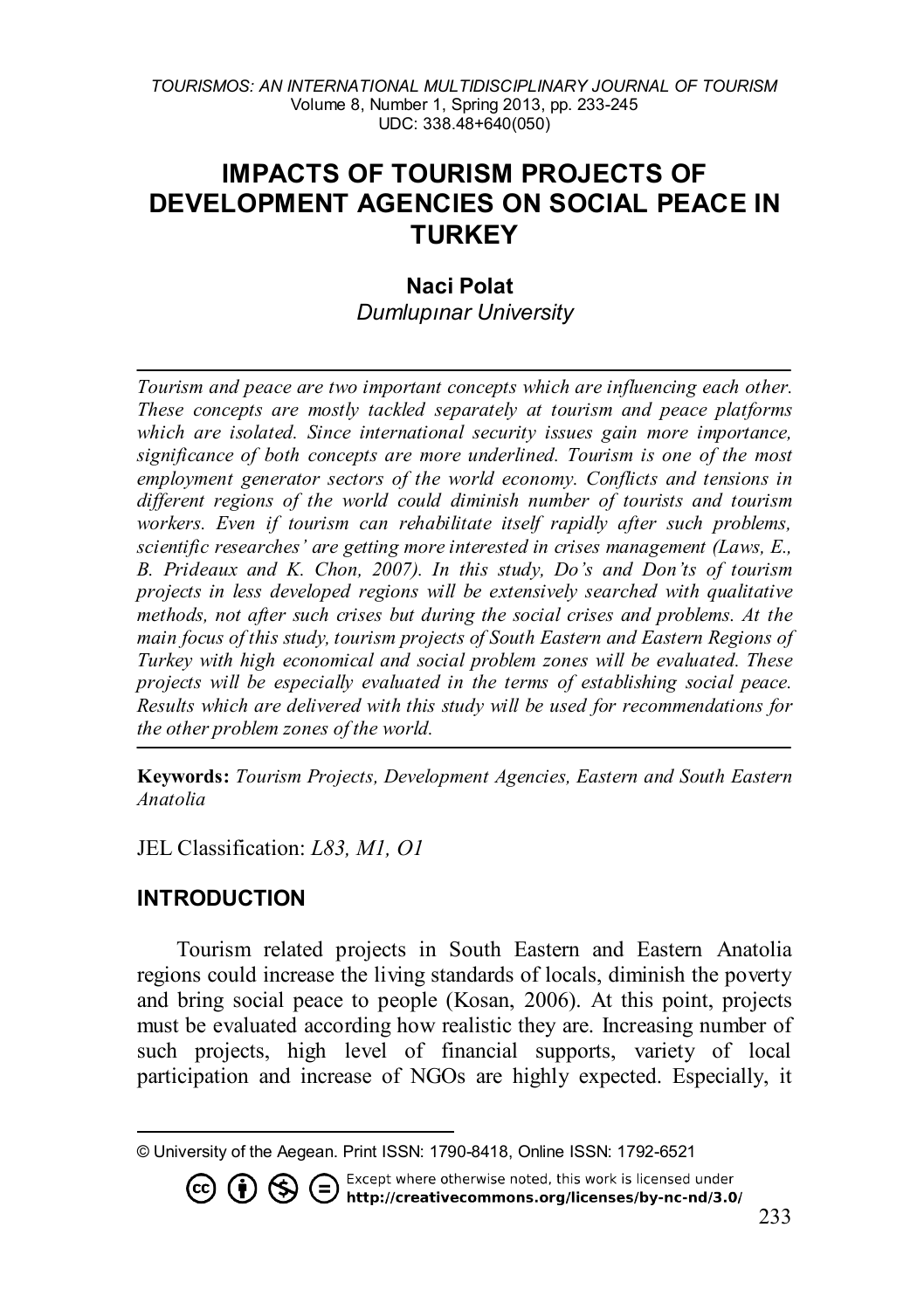must be observed whether these projects are evaluated or not. Private sector's support is less than expected. Some NGO projects which have different supporters than public sources will be also mentioned.

#### **METHODOLOGY**

First of all, tourism projects of these regions will be searched and then these will be outlined. The border of the study will be constricted. Especially, 3 development regions will be evaluated with 8 cities of high social tensions. Every city's project performances which are mostly financed by development agencies will be introduced by the help of tables in details. For each city, there will be critical approaches in order to understand the situation. At the end, comparison will be made. A special approach for tourism and peace relation will be created where qualitative research methods are extensively used.

At this stage of study, projects of 8 different cities with high level of social tensions Bitlis, Hakkari and Van (under the supervision of Eastern Anatolian Development Agency); Batman, Şırnak and Mardin (under the supervision of South Eastern Anatolian Development Agency); Diyarbakır (under the supervision of Karadağ Development Agency) and expected results will be discussed.

#### **PROBLEM AND GOALS**

There is not standard social and economic development level among South Eastern and Eastern region cities. Expectations about economical and social development are getting also more differentiated. Hence, delays by dealing with problems have negative effects on social peace. Different incentives and development projects have been implemented since many years. During last 3-4 years, regional supports for sector with priorities have been given by regional development agencies and international agencies. Practical solutions such as preparation of projects, application with projects are very useful but this is not enough. These projects can be also prepared only for financial reasons. This could bring one danger: Participation of local people can be sometimes ignored and they could be alienated.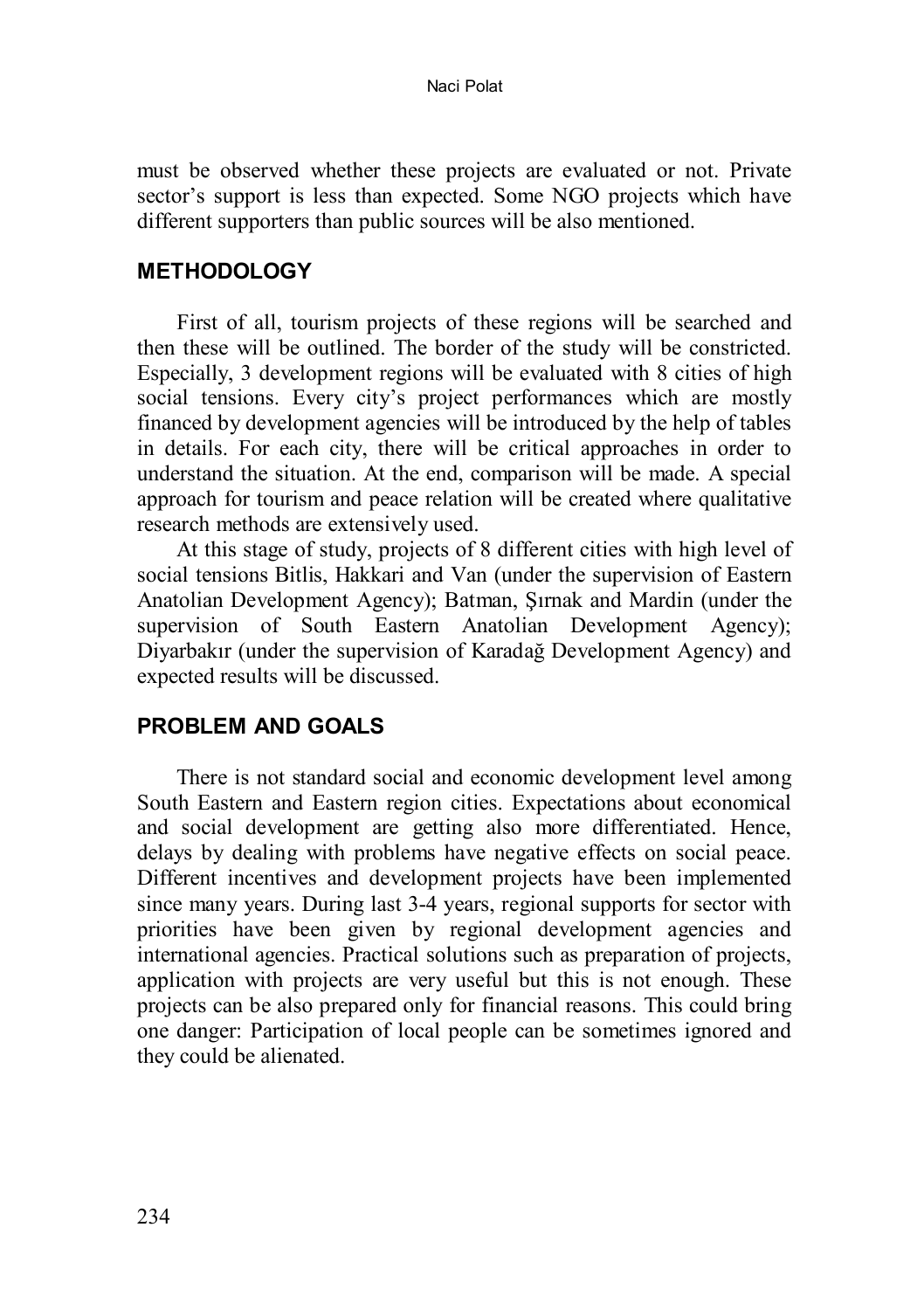### **CITIES AND PROJECT SUPPORTS OF DEVELOPMENT AGENCIES**

Under this title, cities and project supports of Eastern and Southern Anatolian Development Agencies will be introduced. Some not-agency related projects will be also mentioned.

### **Eastern Anatolian Development Agency**

This agency is responsible of Bitlis, Hakkari, Van cities. Only tourism related projects will be shown.

#### *Tourism Projects at Bitlis*

| <b>Project Name</b>               | Operator                         |  |  |  |  |
|-----------------------------------|----------------------------------|--|--|--|--|
| Training project with focus on    | <b>Tatvan Municipality</b>       |  |  |  |  |
| sector capability in tourism at   |                                  |  |  |  |  |
| Tatvan and Surroundings           |                                  |  |  |  |  |
| Promotion of tourism potential of | Bitlis Tourism<br>Culture<br>and |  |  |  |  |
| <b>Bitlis</b>                     | Directory                        |  |  |  |  |
| Increasing of tourism income with | Development Foundation of Bitlis |  |  |  |  |
| the help carpet and rug weaving   | and its Small Towns              |  |  |  |  |
| and handcraft                     |                                  |  |  |  |  |
| Woman-hand project (Financed      | Bitlis Woman-hand Cooperative    |  |  |  |  |
| by EU and Turkish Ministry of     | Woman-hand Project               |  |  |  |  |
| Labor and Social Security)        |                                  |  |  |  |  |

**Table 1** Tourism projects of Bitlis

*Source: DPT, 2005*

If we look above, there is a balance between project operators: 2 public organizations and 1 NGO. Proposed and accepted project topics show concrete initiatives and steps toward solving problems. Firstly, practical abilities of local people in tourism are tried to be increased, secondly concrete carpet and rug production techniques of people are developed, products are supplied to tourism sector and finally this brings them higher income. On the other hand, there is an attempt to give a new shape to promotion efforts for the city by the public organization. It is very interesting that not only state tries to initiate civil initiative but also there is a strong connection between local NGOs and public institutions.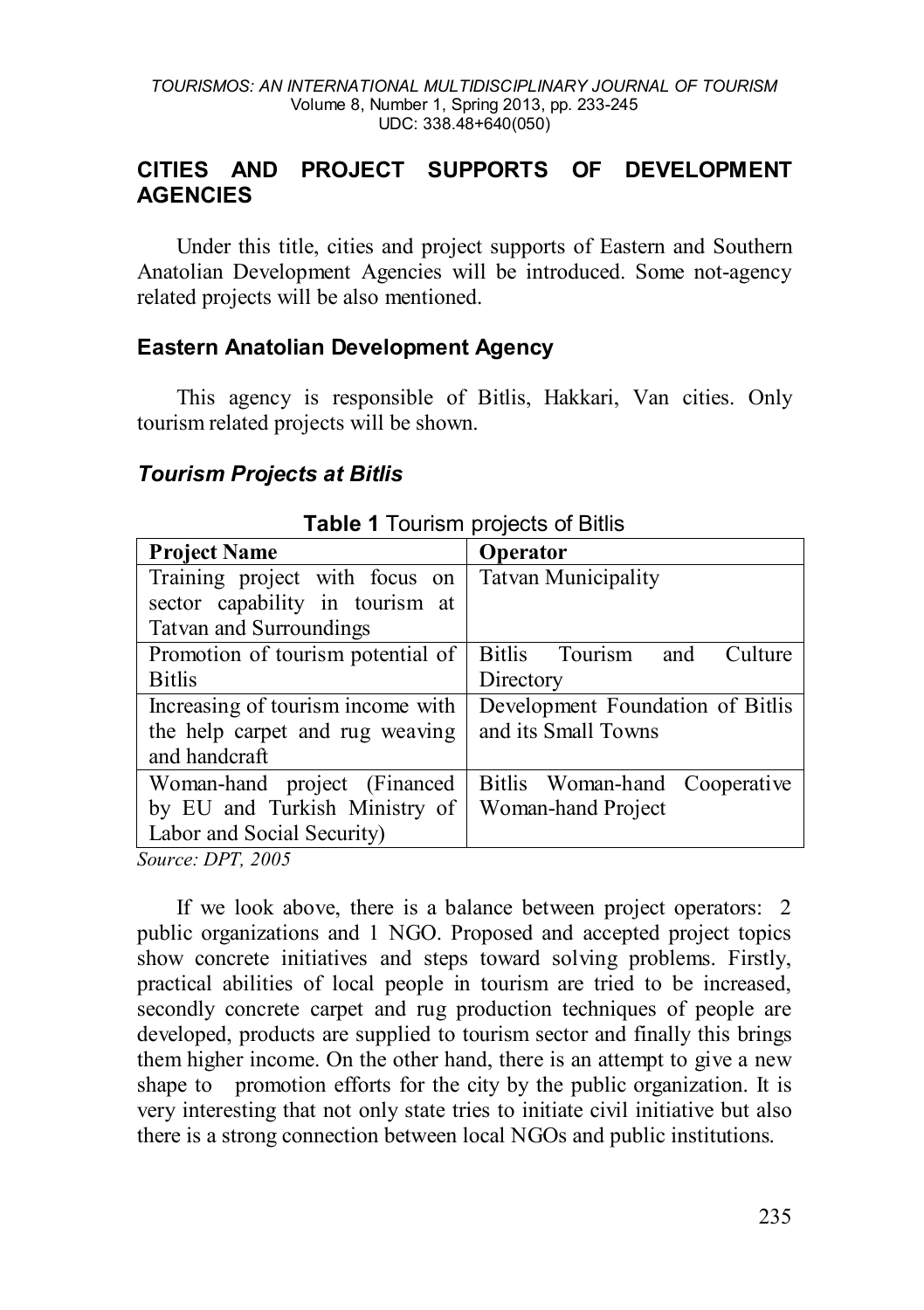**Table 2** Tourism Projects at Hakkari

| <b>I ADIC 4</b> TOUTISHT LIOCCLS ALL TANNATI |                                |  |  |  |  |  |  |
|----------------------------------------------|--------------------------------|--|--|--|--|--|--|
| <b>Project Name</b>                          | Operator                       |  |  |  |  |  |  |
| Diversification of Hakkari<br>rug            | Hakkari Culture and Tourism    |  |  |  |  |  |  |
| weaving products and their                   | Directory                      |  |  |  |  |  |  |
| promotion                                    |                                |  |  |  |  |  |  |
| Promotion of Cilo mountains and              | Cilo Nature Society            |  |  |  |  |  |  |
| Sat lakes with Plateau tourism               |                                |  |  |  |  |  |  |
| Increasing of tourism income and             | Kirköy Municipality            |  |  |  |  |  |  |
| making profession for women in               |                                |  |  |  |  |  |  |
| Kırköv                                       |                                |  |  |  |  |  |  |
| Handcraft training for physically            | Hakkari, Education,<br>Art.    |  |  |  |  |  |  |
| handicapped women                            | development<br>and<br>Research |  |  |  |  |  |  |
|                                              | Society                        |  |  |  |  |  |  |

## *Tourism Projects at Hakkari*

*Source: DPT, 2005*

Projects which are supported in Hakkari show diverse characters. On the one hand, women are trained to have their own professions; on the other hand, handicapped women are supported. One of the projects is done by an NGO. This makes people easier to join such projects.

Hakkari rugs belong to the best examples of the world rugs. Number of product types will be increased in order to attract the interest of different buyers. It is possible to make cooperation with Bitlis which has similar project. This project has very serious stakeholder attendance. Last but not least, geographically Cilo Mountains are highest mountains of Turkey when volcanoes are not counted. This project is implemented by an NGO. Generally speaking, economical, geographical and social projects have the right balance in this city.

## *Tourism Projects at Van*

Van is one of the most project maker's cities of this region when it is compared with other cities. Project topics are found on a larger scale. On the one hand, geographical and cultural amenities are gaining importance; on the other hand there are managerial skill trainings. Total quality management project in tourism, training of middle level personal in tourism sector and Van tourism training project are some of these examples. Especially, other project topics try to create awareness in certain subjects. Configuration and adaptation of folkloric activities are not new facts in Turkish tourism sector. There will be some researches on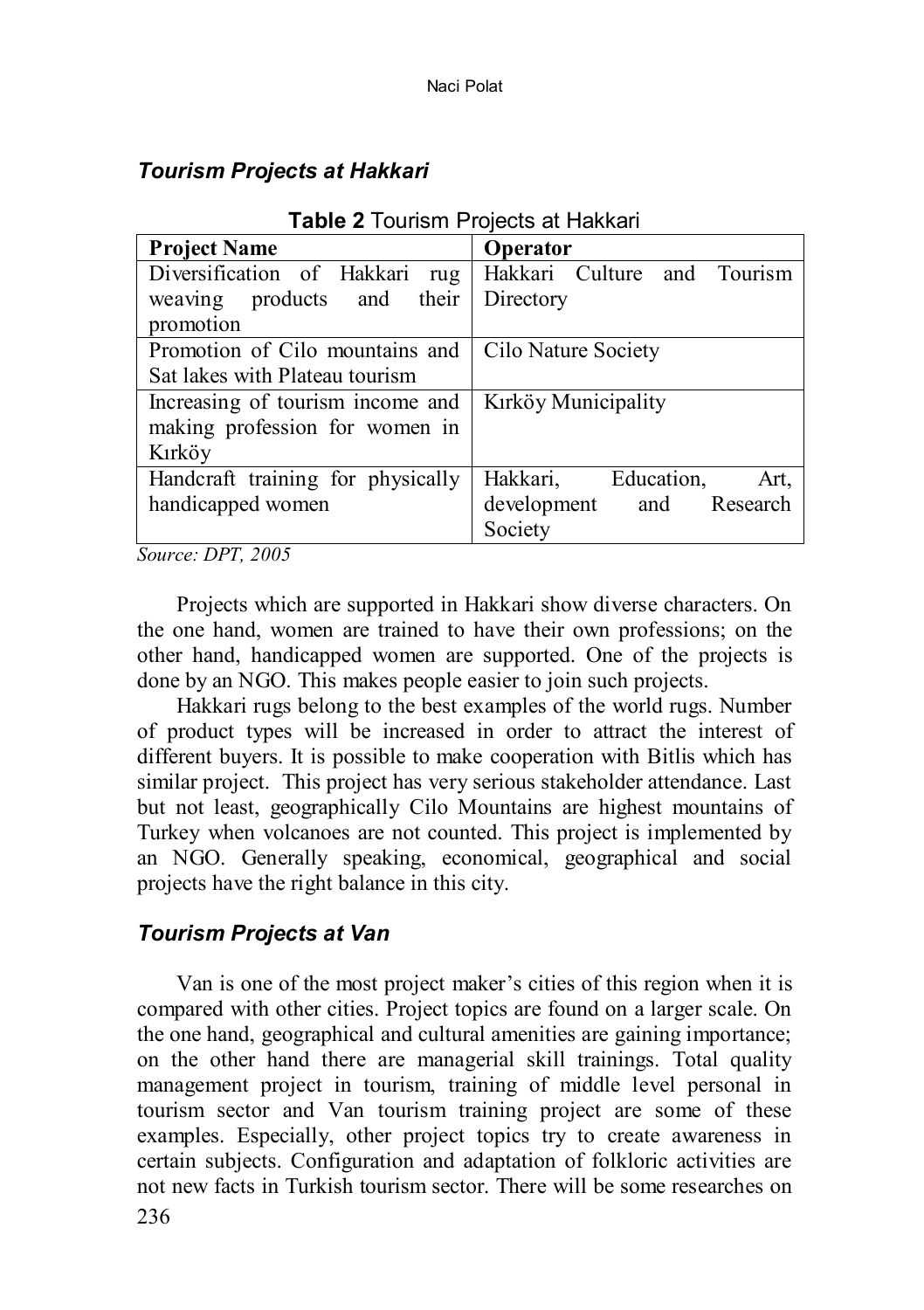folkloric heritage, diversification will be realized and young people will be directed to folkloric activities. These are mostly hobby activities but that could be a ground stone for entertainment sector of tourism. Projects which are emphasized by natural and historical beauties can also be found here. An Armenian Church renovation is supported by the development agency. This aid aims not only to support tourism but it also gives a good will message for problematic Turkish-Armenian relationships. It is believed that this could give a small momentum to both countries relationships.

| <b>Project Name</b>                         | Operator                        |  |  |  |  |
|---------------------------------------------|---------------------------------|--|--|--|--|
| Promotion of natural beauties and           | Life, Woman,<br>Environment.    |  |  |  |  |
| historical values of Van and its            | Culture<br>and<br>Management    |  |  |  |  |
| surroundings in Eastern region              | Cooperative                     |  |  |  |  |
| Total quality management project            | Van City Special Administration |  |  |  |  |
| in tourism                                  |                                 |  |  |  |  |
| Van tourism training project                | Anatolian<br>Sustainable        |  |  |  |  |
|                                             | Development Agency Society      |  |  |  |  |
| Training of middle level personal           | Van Chamber of Industry<br>and  |  |  |  |  |
| in tourism sector                           | Commerce                        |  |  |  |  |
| Development and protection of               | Van Lake Folklore Tourism Sport |  |  |  |  |
| local culture and art: Preparation          | Club Society                    |  |  |  |  |
| of entertainment basement<br>$\overline{m}$ |                                 |  |  |  |  |
| tourism sector.                             |                                 |  |  |  |  |
| Uncovering of Van's touristic               | Van Chamber of Industry<br>and  |  |  |  |  |
| values                                      | Commerce                        |  |  |  |  |
| Church<br>restoration<br>Edremit            | Turkish Service and Education   |  |  |  |  |
| project                                     | Foundation                      |  |  |  |  |

**Table 3** Tourism Projects at Van

*Source: DPT, 2005*

## **South Eastern Development Agency**

This agency is responsible of Batman, Siirt, Sırnak and Mardin cities. Only tourism related projects will be shown.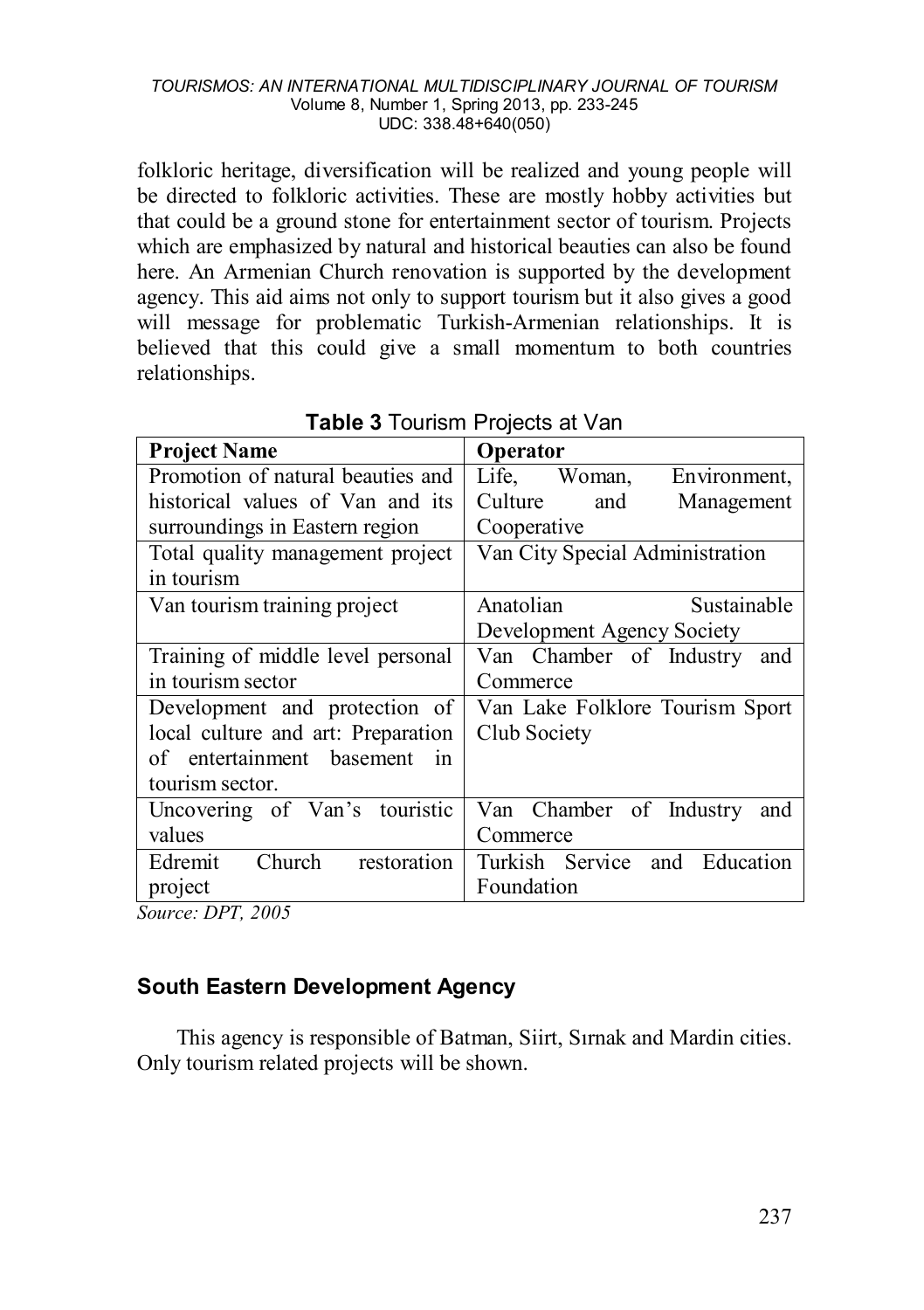## *Tourism Projects of Batman*

| <b>Project Name</b>                                        | Operator                   |  |  |  |  |  |
|------------------------------------------------------------|----------------------------|--|--|--|--|--|
| Lobbying for 4. International Batman Tourism and Promotion |                            |  |  |  |  |  |
| Health Congress in order to be Society (NGO)               |                            |  |  |  |  |  |
| organized in Batman                                        |                            |  |  |  |  |  |
| Telkari 'Silver filigree' project                          | Batman Culture and Tourism |  |  |  |  |  |
|                                                            | Directory                  |  |  |  |  |  |

**Table 4** Tourism Projects of Batman

*Source: DPT, 2010*

This society planned to organize congress and got financial aid from the agency. But this congress was planned to organize in Istanbul before the financial aid decision. That means this aid was useless and unrealistic. There are not too many projects in Batman and project topics are not so relevant with tourism.

Silver handcraft works project is not related with tourism directly. This project will give chance young people to have their own profession independently. It is supported by State Planning Institute, Ministry of Culture and Tourism, Batman University and private sector.

## *Tourism Projects of Siirt*

| <b>Project Name</b>               | <b>Operator</b>            |
|-----------------------------------|----------------------------|
| Organic Bee Keeping Training      | Aydınlar Town Governorship |
| Telkari 'Silver Filigree' Project | Siirt Governorship         |
| $S_{OMHCO}$ DPT $2010$            |                            |

*Source: DPT, 2010*

Silver filigree is supported here same as in Batman. There is organic bee keeping training in Aydınlar town. Products can be introduced to tourism market in the long term. Generally and specifically, there are problems with tourism project support work in the city. People cannot integrate themselves to such kind project works. Economical and social problems do not let them to be part of project preparation and implementation.

## *Tourism Projects of Sırnak*

238 Sırnak proposed vast variety of projects without tourism. City has lack of tourism sense. Tourism can be introduced to local people with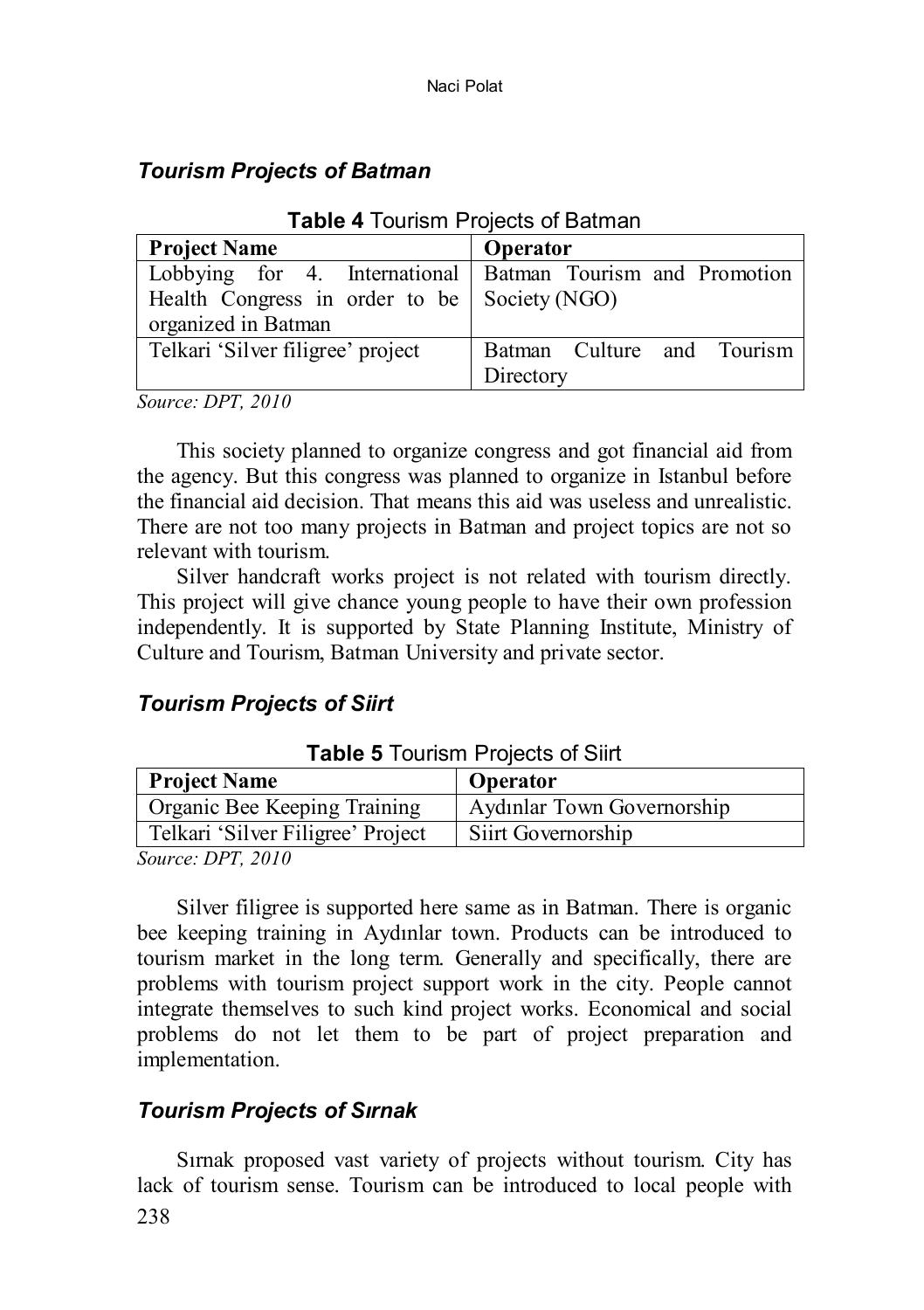some training. This will lead them to prepare some projects within some NGOs. Especially, there are some projects about handcrafts development projects with in small scale NGO works (DPT, 2010).

## *Tourism Projects of Mardin*

Mardin cannot be counted in the group of above cities. There are many concrete private sector projects in the city. There is sufficient bed capacity with the natural architecture of the city. This attracts tourists gradually. It is not realistic to put this city under supervision of south eastern development agency because of different characteristics of neighbor cities. Especially, less developed cities with security problems could not be compared with more secured and slightly developed cities. This could have negative effects on project implementation when there is no differentiated approach to the cities with different characters. But this problem can also be seen under the responsibility of different development agencies.

Mardin Artuklu University has a project which is supported by the agency: Improvement of personal performance in tourism sector. This is radically different from other cities tourism projects which is mainly dealing at the management level of tourism sector (DPT, 2010).

### **Karacadağ Development Agency**

This agency is responsible of Diyarbakir and Sanlıurfa cities. Sanlıurfa has also social and economical problems. But this does not create social tension in the city. Diyarbakir will be evaluated from the perspective of tourism projects because of its social and economic problems.

## *Tourism Projects of Diyarbakır*

Government and all state agencies give full support to tourism and social projects of Diyarbakir as it can be seen above. Its projects compete with Van. NGO initiatives are really rare. This has no real function for integrating local people to their problems. Local people must be encouraged for planning projects.

Thermal, ecological and cave tourism are supported in 3 different small cities. These destinations can be combined after project completion in certain tour programs. Tourists could visit these places and have an idea about before and after project implementation.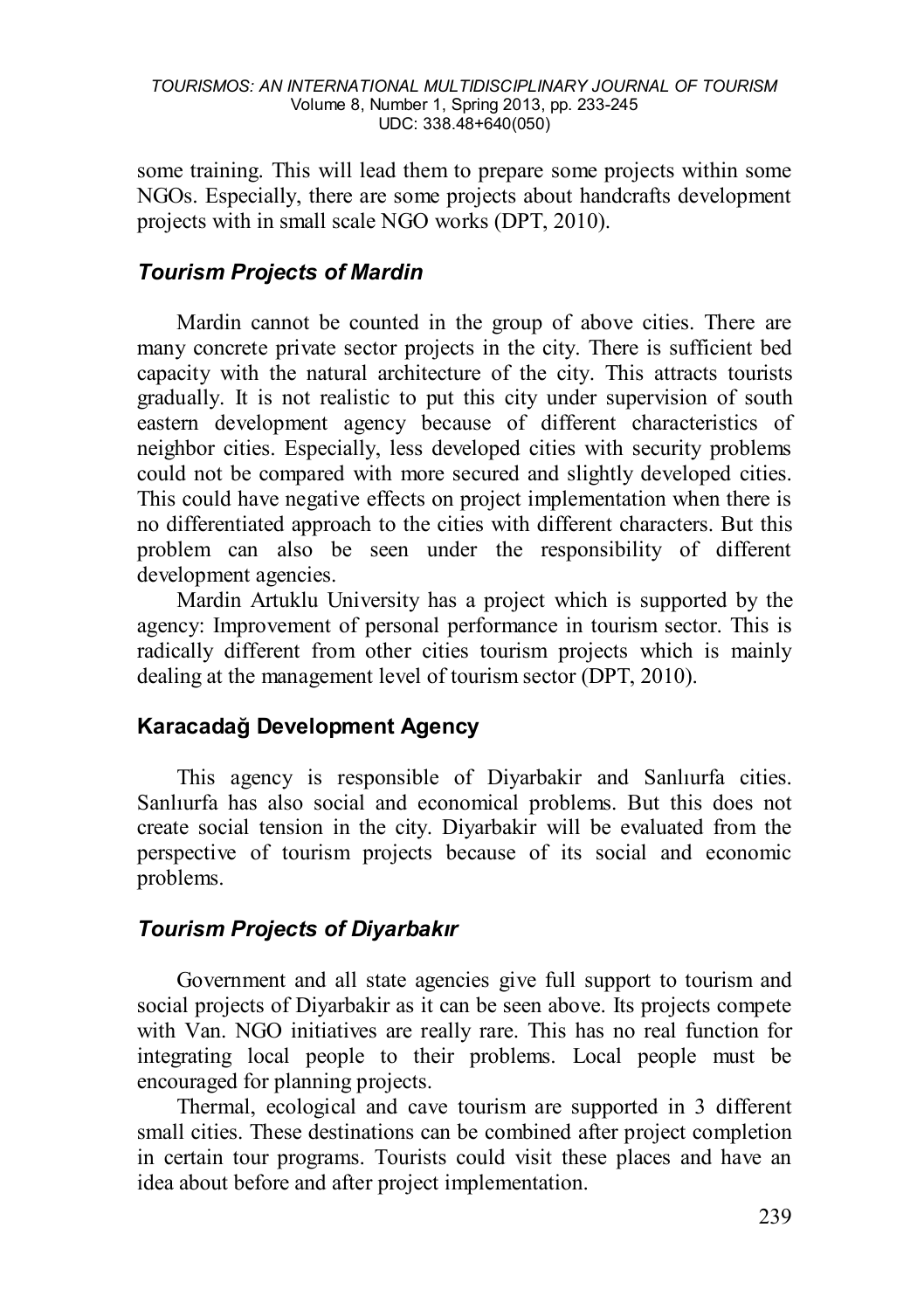| <b>Project Names</b>               | <b>Operators</b>                 |  |  |  |  |
|------------------------------------|----------------------------------|--|--|--|--|
| Smiling face of thermal tourism    | Cermik Municipality              |  |  |  |  |
| Historical direction<br>signings   | Diyarbakir Municipality          |  |  |  |  |
| project                            |                                  |  |  |  |  |
| Museum projects for old two        | Diyarbakir Museum Directory      |  |  |  |  |
| important writers from Diyarbakir  |                                  |  |  |  |  |
| Ecological tourism and tourism     | Egil Governorship Society<br>of  |  |  |  |  |
| infrastructure development project | Service for Villages             |  |  |  |  |
| Protection of Hasuni caves and     | Silvan Governorship,<br>Villages |  |  |  |  |
| opening for tourism                | Service Society                  |  |  |  |  |
| Diyarbakir fairs and congress      | Divarbakir Trade and Industry    |  |  |  |  |
| center capacity development        | Chamber                          |  |  |  |  |
| project                            |                                  |  |  |  |  |
| <b><i><u>PATTLE ACTO</u></i></b>   |                                  |  |  |  |  |

**Table 6** Tourism Projects of Diyarbakır

*Source: DIKA, 2010*

There are still many places in South Eastern Anatolia that locals and tourists cannot find right way to historical places because of inappropriate signings. This is going to be solved by a project. Diyarbakir is at junction of four different countries. This city can play a frontier role about meetings and congress tourism. The capacity of congress center could be increased with the help of Trade and Industry Chamber.

## **RESULTS**

Results can be introduced by the help of table. Projects are named, collected and counted under certain topics. Evaluation is made in the terms of income generation projects (Bee keeping, silver filigree, carpet and rug weaving), woman projects, tourism capacity, promotion of cultural, geographical and historical attractiveness projects, tourism management projects, tourism training projects, protection of local culture projects, restoration projects and ecological tourism projects.

1. *Income generating projects*: They can be found in 5 cities. Income generating projects have totally to do with handcraft activities. They have indirect relation with tourism. They will be evaluated with women related projects.

240 2. *Women Projects:* Women have still problems with archaic family relationships especially in Eastern and Southeastern Anatolia. In some cities, women are being forced to commit suicide or died because of so called 'honor killings'. This is mostly because of man dominated family understanding. In the first six months of 2011, 105 women have been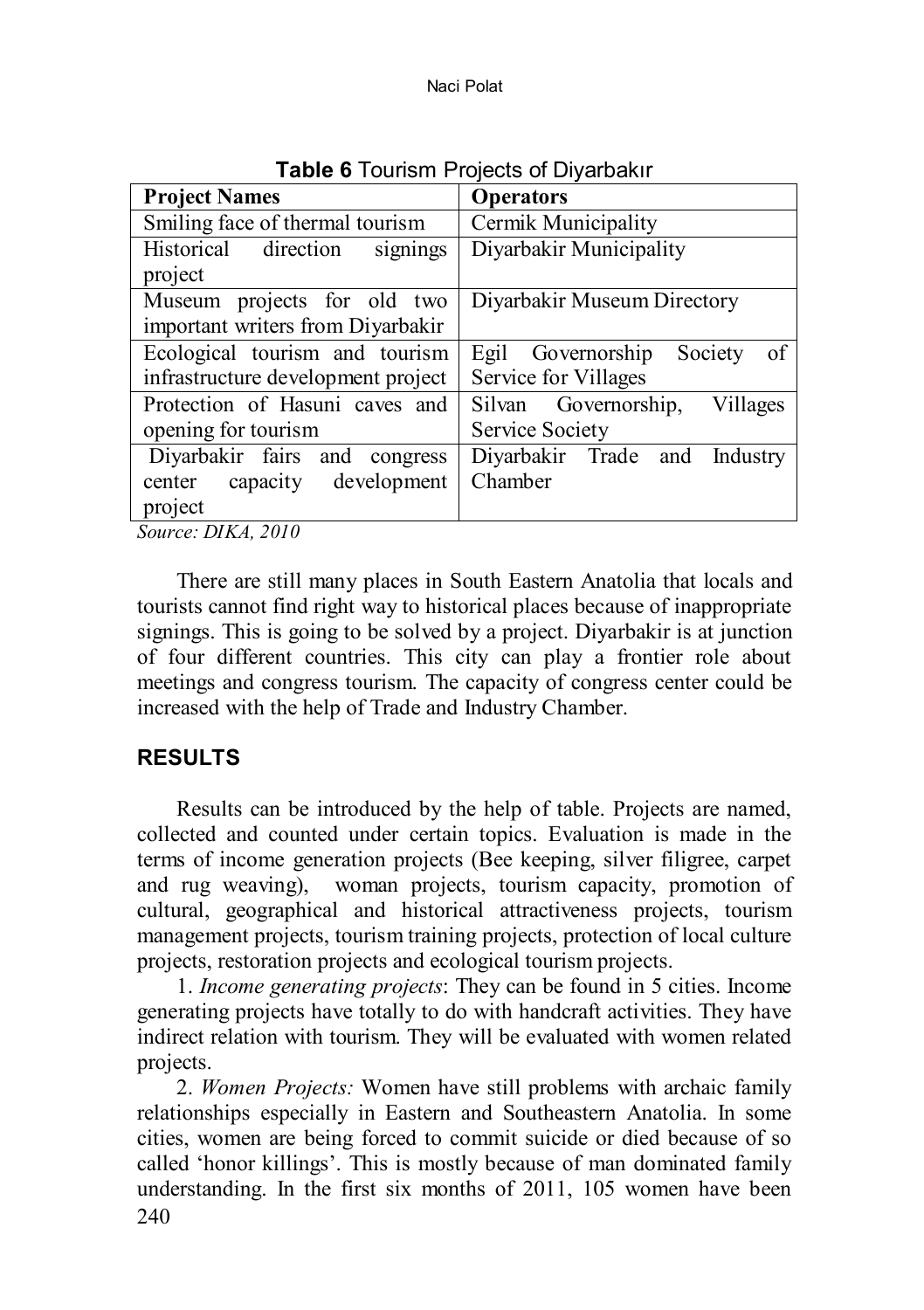killed in Turkey. Women are not really free even if they have their democratic rights. Most of the time, they do not know how they use their democratic rights. Only two women-tourism related projects are supported. Carpet and rug weaving is very dominant activity. But this production type is very time consuming. Products are not easily sold. When then, they are sold by little prices. That means there are not newly developed projects. Women have been weaving carpet and rugs since centuries. Income generation is very acceptable results of projects. But do women get their money without any claim of their husbands, brothers or fathers? These projects must be secured women rights in these regions. Real social peace can exist when women can practice their rights. Men dominated areas with high unemployment rates can see a positive change in economic and social life when women do have more freedom of speech and have more materialistic rights in the family. Tourism and other social projects must push these rights forward. But projects which are implemented in these regions are not touching real problems of people. Financial aids are given in order to color the reality. Some projects are prepared by private companies which take commissions from project stakeholders. This is something a silent bargain between local agents and private firms. Everybody knows it and everybody keeps silence.

|                    | Income      | Woman          | Capacity<br>Tourism | Promotion             | Management | Training | Protection | Restoration | Ecologic |
|--------------------|-------------|----------------|---------------------|-----------------------|------------|----------|------------|-------------|----------|
| B                  | X           | X              | X                   | X                     |            |          |            |             |          |
| $\mathbf H$        | X           | $\overline{X}$ |                     | $\overline{\text{X}}$ |            |          |            |             |          |
| $\overline{\rm V}$ |             |                |                     | $\overline{X}$        | Х          | X        | Χ          | X           |          |
| $\boldsymbol{B}$   | $\mathbf X$ |                |                     | $\mathbf X$           |            |          |            |             |          |
| ${\bf S}$          | X           |                |                     |                       |            |          |            |             |          |
| Ş                  | X           |                |                     |                       |            |          |            |             |          |
| M                  |             |                |                     |                       | Х          |          |            |             |          |
| $\mathbf D$        |             |                |                     | X                     |            |          | Χ          | X           | Χ        |

#### **Table 7** Comparison of Results

*Source: Own comparison*

3. *Tourism Capacity:* Projects about development of tourism capacity are only 2. Such kind of projects must be encouraged. Weak awareness about tourism sector must be changed to strong awareness. This capacity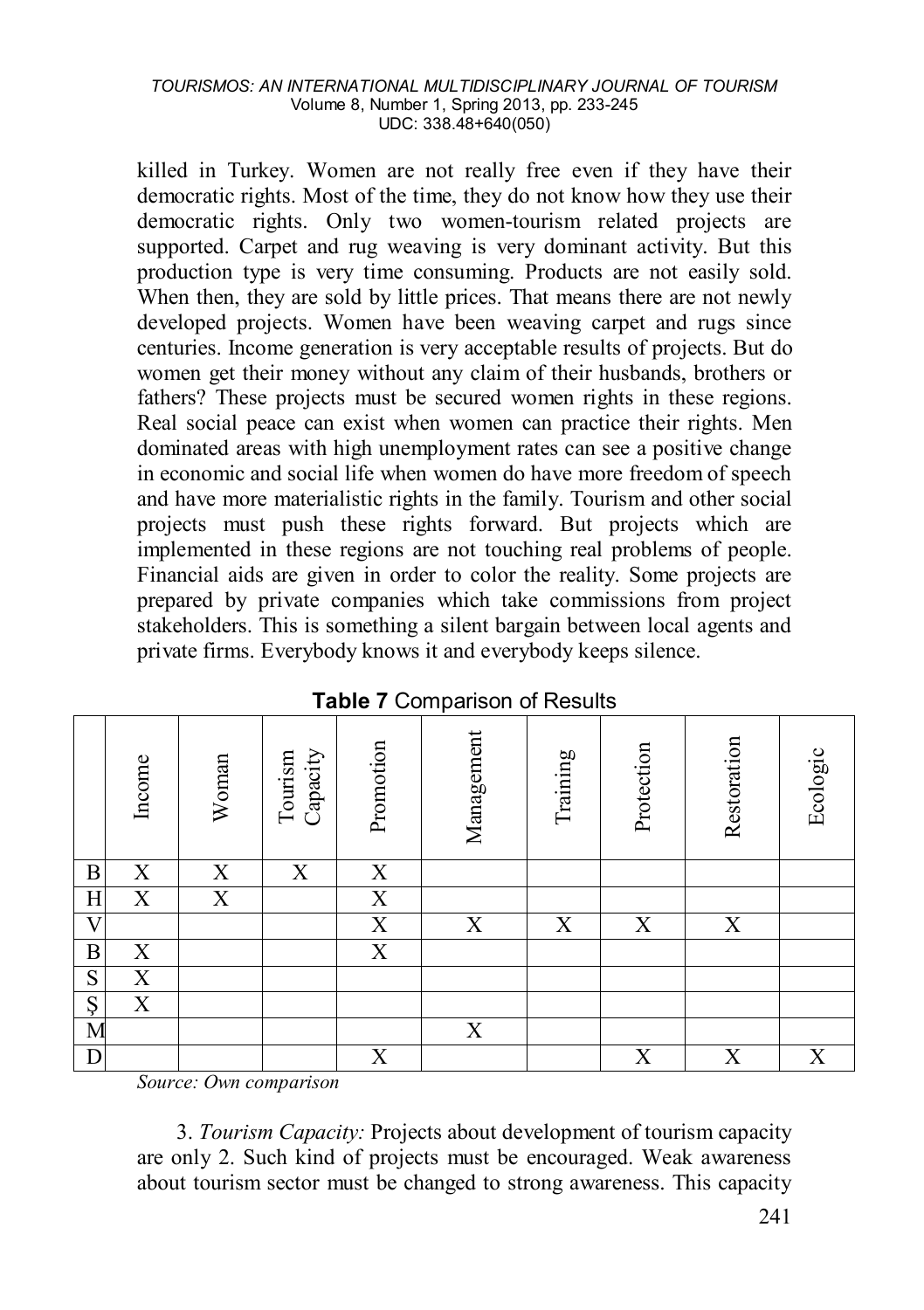can only be increased by awareness trainings of local people. Once, they know the positive and negative characteristics of this sector, they can start to be part of some tourism projects. They can not be pushed to be part of these activities. There is only in Bitlis such kind of projects.<br>4. Promotion of Cultural, Geographical and

4. *Promotion of Cultural, Geographical and Historical Attractiveness:* Under this title, there are many projects. But these are mostly projects of state authorities. Promotion of attractiveness is thought mostly for tourists. But there is very crucial point here. Especially local people must have more information about such places. If they do not have awareness about these values, they do not want take responsibility of their surroundings. They become alienated in places where they live. In some historical places, children do work as tourist guides which we see this in various parts of the world as well. Nearly 10 years ago, there were some projects for these children in these regions. They were trained as volunteer guides. They got certificates after their trainings and they were officially recognized. In summer months, they earned their pocket money. They gained awareness of touristic places where they lived. They had contacts with national and international tourists. This created ways to a new world. Author of this paper worked also as a volunteer guide in this region. This helped him very much to understand his own culture and culture of different nationalities. But such activities are now nearly finished. Children are pushed to the hands of social tension.

5. *Tourism Management:* Tourism management projects could be implemented where the real tourism infrastructure more or less exists. Van and Mardin try their best. Alone, hotels are not enough to serve tourists without managerial skills. Service personal must be trained in effective manner. Especially, universities of this region do not really show interest in such tourism project preparations. Mardin Artuklu University shows here a real exception: Implementation of a project for increasing performance of personal at tourism sector.

6. *Tourism Training:* This is one of the most important but least supported topic same as at tourism capacity development. Without such trainings, there will be less chance to have tourism in these less developed regions. Tourism high schools must take more initiatives for training local people in order to give them more sense of tourism.

7. *Protection of Local Culture:* Protection of local culture is not possible with two projects. Folkloric values could be preserved at Van example if it is not going to be much commercialized. Literature museums of two famous poets and authors could have more effect bring people together. Local culture must be protected but at the same time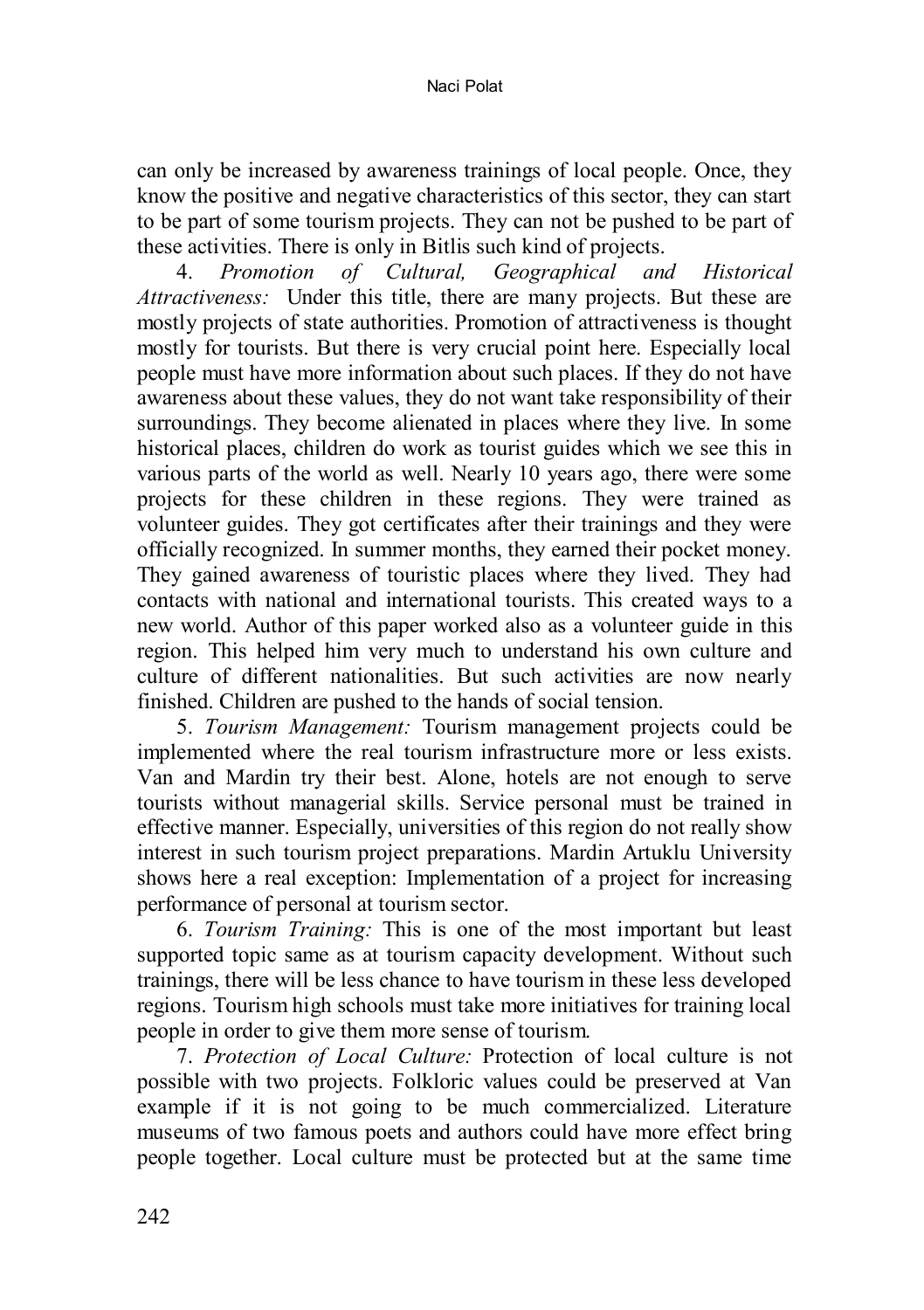there must be new researches on them. This could help people understand their own culture.

8. *Restoration:* These projects are very important. It has very special meanings for local people. There are also positive messages for people who lived here before a long time. These renovated holly and cultural places attract people from outside of the region. They come and visit birth places of their ancestors. As tourists, they leave money. This brings welfare to local people. As mentioned before, renovation projects can have also positive effects on border countries relations such as between Turkey and Armenia if there is a mutual understanding. Tourism can play a very crucial role in such conflicts. At least, small steps can start with the help of tourism. People of both countries can visit each region, try to understand each other. This is still problematic but hopefully it will be changed in the future.

9. *Ecological Tourism:* It is one of the most attractive types of tourism in especially economical less developed regions. It is small but it has healing effect on local communities. Infrastructure for ecological tourism must be developed in different regions of the Eastern and South Eastern Anatolian region.

## **RECOMMENDATIONS**

1. Women rights und women income generated projects must be encouraged, number of them must be increased in these regions.

2. Local people must gain sense of tourism. This can be done with the help of tourism awareness trainings.

3. Local people must take tourism initiatives. Therefore, they have to know culture, history and geography of their living places.

4. Children have to be trained as volunteer guides. This will open their eyes to the world of opportunities.

5. Universities must take over more responsibility for project planning with local agents.

6. Tourism management courses must be implemented for places with better tourism infrastructure.

7. More researches must be undertaken about tourism and social tensions. Researches on folkloric heritage have to be done in order to adapt them to tourism. But commercialization must be abandoned.

8. More restoration projects must be taken place. This admires local people. They will be proud of their living places. More tourists will come and visit their places. This will create more income.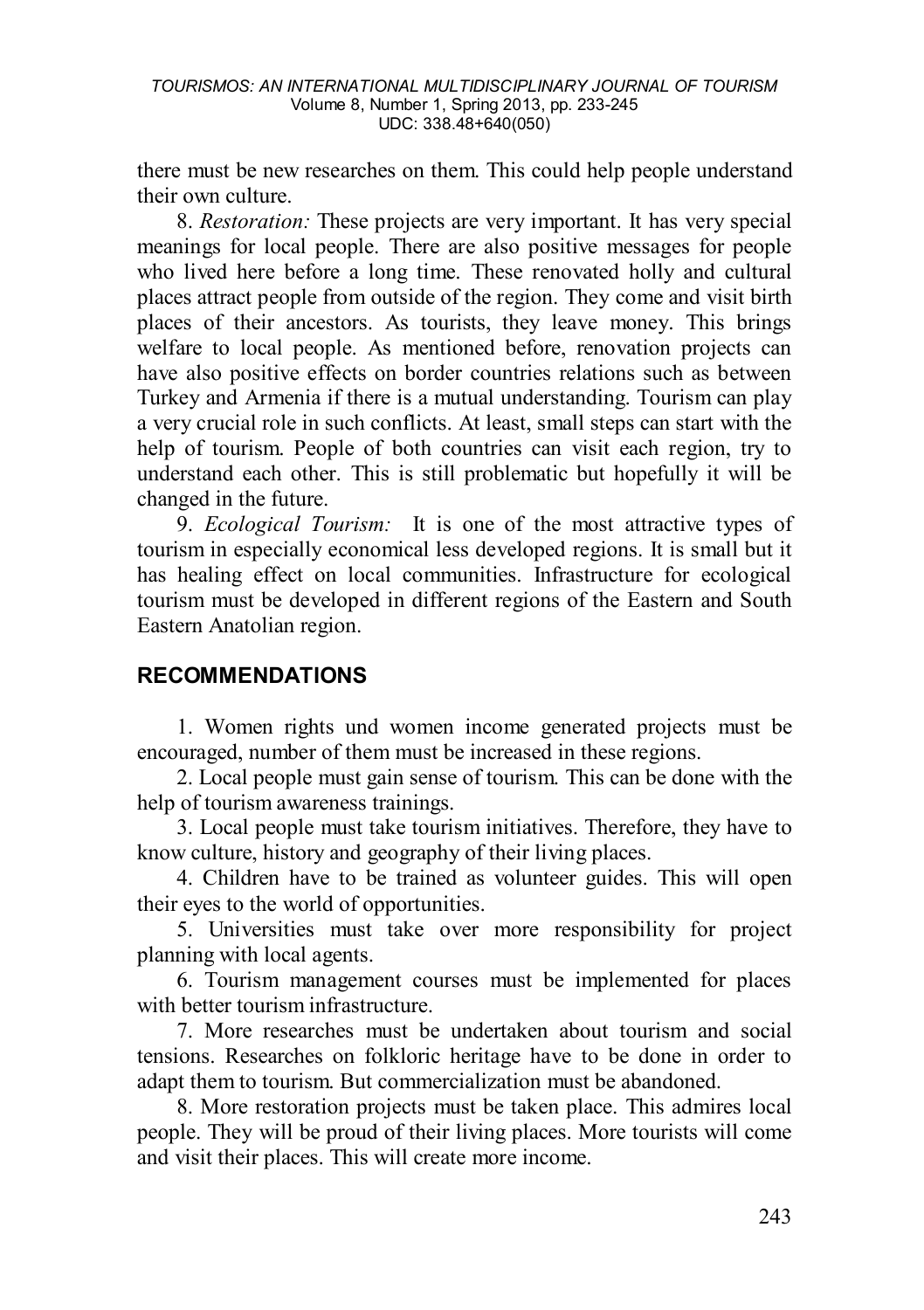Naci Polat

9. Development agencies supporting projects must be evaluated whether they are useful for the people of the region. If there are wrong projects, these must be stopped in order to stop empty financial aids.

10. Development agency's responsible cities must be renewed. Less developed cities can not be put on the same list with slightly more developed cities. Otherwise, this will bring wrong solutions to regions. As a matter of fact, working and organizational structures of development agencies must be changed.

These recommendations are not only for a better tourism understanding but also for a peaceful living of different cultures which are eager to live together. Social peace has many facets. It is really difficult to find solutions for regions where there have been many social and economical problems since many years. These must be searched and new findings have to be shared with international community.

#### **REFERENCES**

- DIKA (2010). Supported Projects by 2010 Technical Assistance Program http://www.dika.org.tr/upload/archive/files/TD\_BASARILI\_LISTE.pdf Accessed the 23rd of July 2011.<br>(2005). Eastern Anatolian
- DPT. (2005). Eastern Anatolian Development Program. Http://www.dpt.gov.tr/bgyu/abbp/dakp/te.pdf Accessed the 23rd of July 2011.
- DPT. (2010). Tourism Infrastructure Financial Support Program Main Project List.

Http://www.dpt.gov.tr/bgyu/kalkinmaajans/TurizmAltyapiMaliDestekAsil ProjelerListesi.pdf Accessed the 24th of July 2011.

- Habertürk. (2011). Erkekler çıldırdı mı? Http://www.haberturk.com/yasam/haber/646944-erkekler-cildirdi-mi Accessed the 25th of July 2011.
- Kosan, A. (2006), Eastern Anatolian Region 'Sustainable Development' Tourism Projects and an Evaluation, Atatürk University. *Journal of Graduate School of Social Sciences*, Vol. 8, No.2, pp.435-454.
- Laws, E., Prideaux, B. & Chon, K. (2007). *Crises Management in Tourism*. Gateshead, Cab International.

*SUBMITTED: FEB 2012 REVISION SUBMITTED: AUG 2012 ACCEPTED: SEP 2012 REFEREED ANONYMOUSLY*